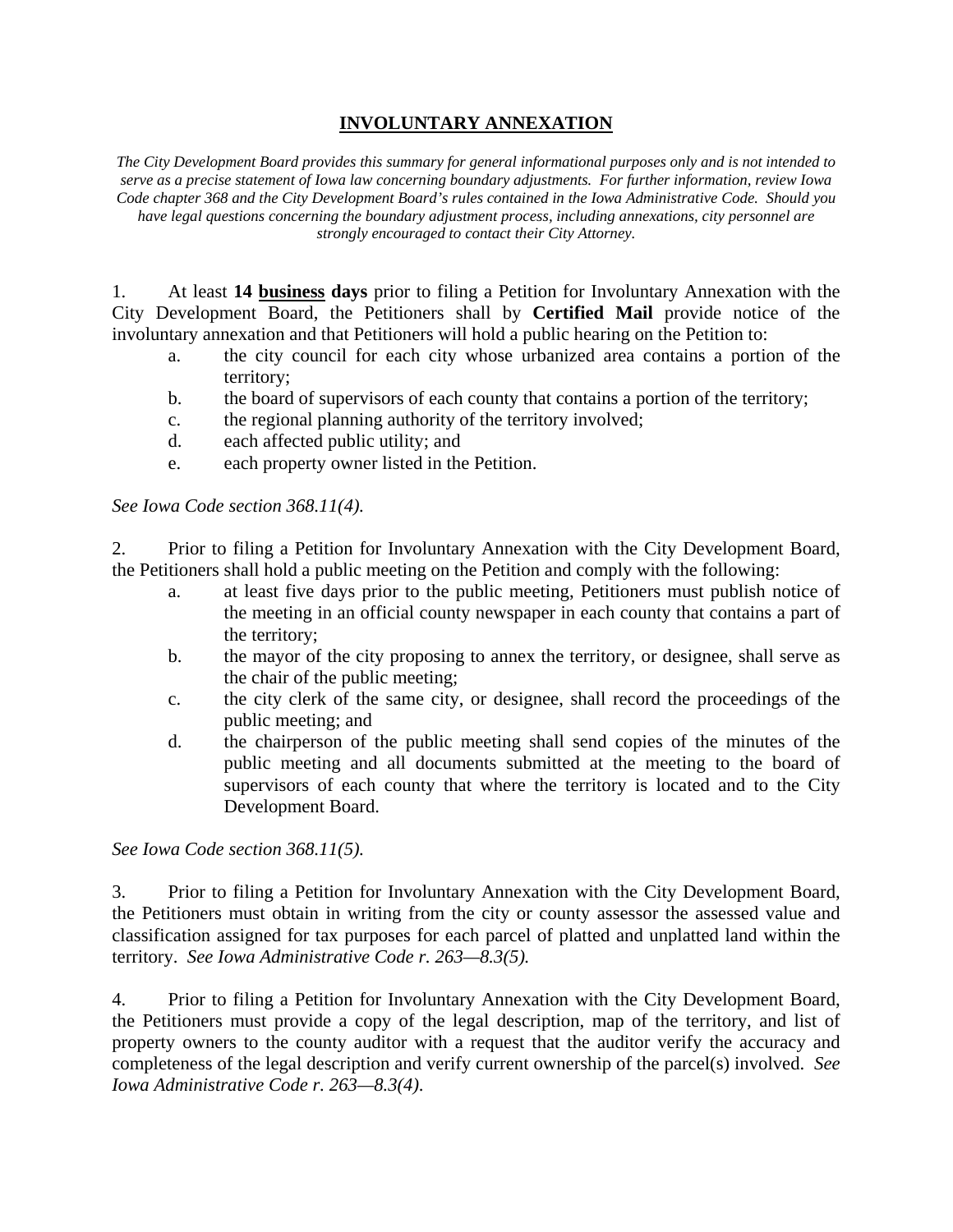5. Petitioners must file one original and 15 copies of its Petition for Involuntary Annexation and all supporting documentation. The Petition shall be in the form set forth in Iowa Administrative Code r. 263—8.3. Materials to be submitted to the Board include:

- **a. A general statement of the proposal**: This statement must describe the characteristics of the city and territory and the reason for the annexation.
- **b. A map of the territory and city or cities:** The Petition must include a map that **CLEARLY** shows all boundaries of the city or cities involved, the entire territory proposed to be annexed, the relationship of the territory to the city or cities involved, adjacent roadways, and all geographic features or land use patterns if relevant to the proposed action.
- **c**. **Legal description:** The Petition shall include a complete legal description of the territory proposed for annexation that includes a description of right-of-ways of secondary roads with the auditor's verification.
- **d. Assessed valuation of land:** The Petition must include the assessed valuation and classification assigned for tax purposes for each parcel of platted and unplatted land within the territory as verified by the city or county auditor.
- **e. Property owners:** The name and address of each property owner within the territory must be included.
- **f. Population density:** A statement must be included indicating the population density in terms of persons per acre for the territory, the existing city, and the resulting city if the proposal is approved as well as the potential population growth for the city and territory for a 10 or 20 year period and the data must be taken from the existing comprehensive plan or, if no such plan exists, may be calculated based on relevant data.
- **g. Topography:** The Petition must include a description of the topography that includes: (1) a map that includes both the city and territory and consists of contour lines are ten-foot intervals, and (2) a narrative that describes the area's topography with identification of flood plains, drainage areas, drainage ways, slopes, and bluffs. The narrative must also address topography as it relates to development of urban uses and the extension of municipal services.
- **h. Municipal service plans:** A description of existing municipal services and facilities (e.g., water supply, sewage disposal, police and fire protection, and street and road maintenance) and a proposal for providing said services to the territory must be included. Additionally, the Petition must also include a statement of the capability of the existing city sewage system, water system, transportation infrastructure, park and recreational system, and police, fire, and public words departments to accommodate the increased demand resulting from addition of the territory to the city. The Petition must also include an analysis of existing bond capacity and bonded indebtedness and the assets the city may receive that will offset the cost of providing municipal services, including property tax, increase in municipal bonding capacity, state and federal shared revenue, special assessment policies, revenue bonds, user fees, and federal funds were applicable.
- **i.** Service agreements: The Petition shall identify services that may be provided though agreement with other entities and shall include examples of existing service agreements.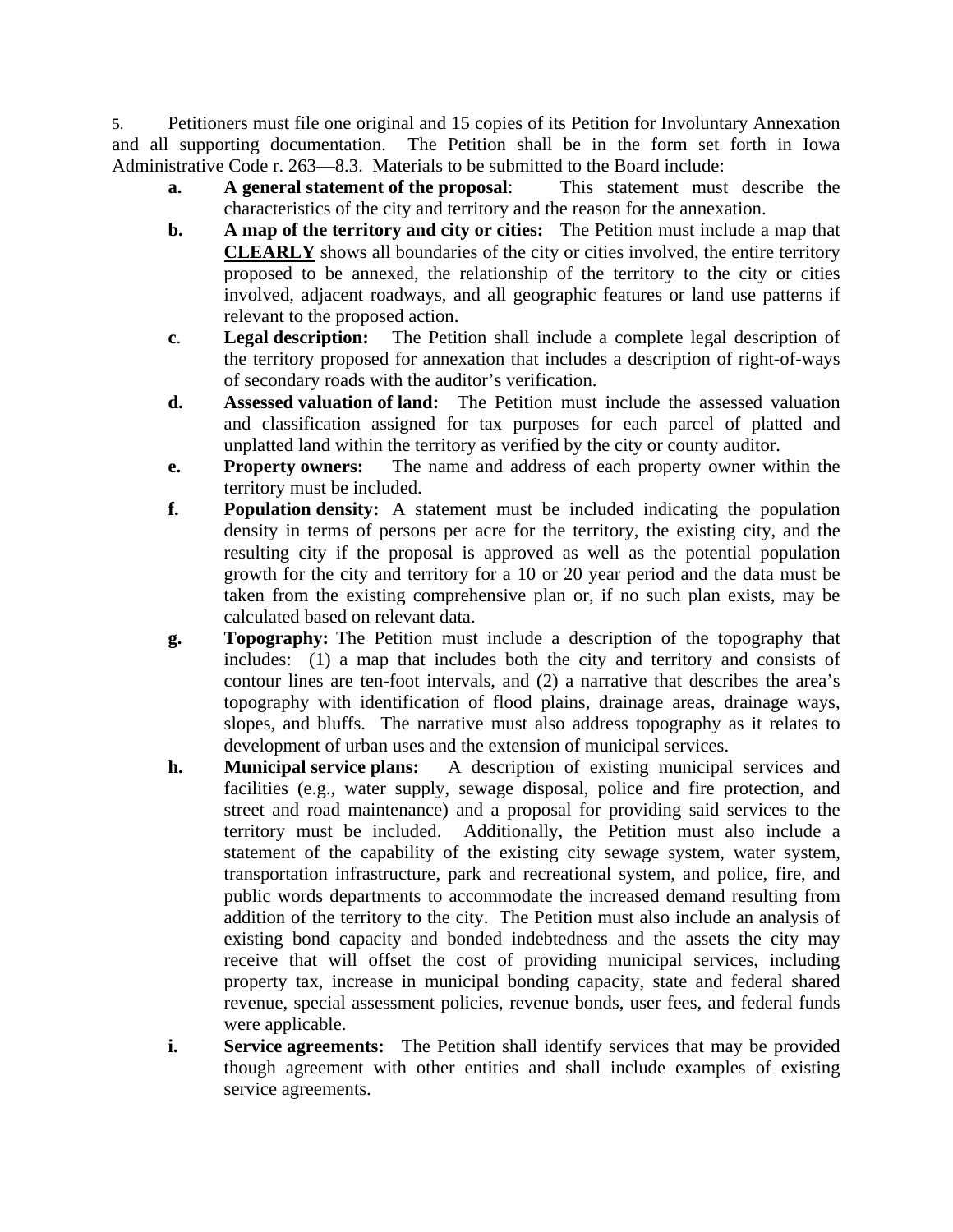- **j. Effect of proposal and possible alternative proposals:** The Petition must include a description of the effect that approval of the proposal will have on the cost and adequacy of services and facilities and a description of the effect of disapproval of the proposal on the cost and adequacy of services and facilities.
- **k. Development regulations and projections:** The Petition shall include a description of current and proposed zoning regulations that apply to the annexation territory. Projected development and land use patterns shall be described under the assumption of continuation of existing land use regulations and under the assumption of law use regulations that would be applied after the annexation, if approved. Residential, commercial, and industrial development projections shall be provided based on population projections for the city and territory. The amount of vacant developable land within the existing corporate limits and an estimate of the amount of developable land needed to accommodate future growth shall be provided. The Petition, if filed by a city, must include a statement indicating whether the city has applied smart planning principles to the territory and if applicable, a description of how the city has applied, or intends to apply, smart planning principles. An optional tool for consideration of smart planning principles is offered by Iowa State University at: http://blogs.extension.iastate.edu/planningBLUZ/files/2010/07/Annexation-Checklist.pdf
- **l. Effect on adjacent areas:** The Petition shall document the amount of revenue lost or gained by any city, township, or county affected by the proposal.
- **m.** Shared roads: The Petition shall include a proposed formal agreement between affected municipal corporations and the counties for maintenance, improvement, and traffic control of any road that would be divided if the proposal is approved.
- **n. Tax Transition:** If the city approves a provision for the transition for the imposition of city taxes, the Petition must so indicate and set forth the transition tax schedule, which may not be greater than set forth in Iowa Code section 368.11(3)(m).
- **o. Island:** The Petition must state whether approval of the proposal will create an island of unincorporated territory.
- **p. Location:** The Petition must state whether the territory adjoins the city to which annexation is proposed and whether the territory is currently in an existing city.

*See Iowa Code section 368.11(3) and Iowa Administrative Code r. 263—8.3.* 

6. Within seven days of filing the Petition, Petitioners shall serve notice of the filing and a copy of the Petition upon each city council for which the annexation is proposed, the board of supervisors for each county that contains a portion of the territory, and the regional planning authority for the area involved. *See Iowa Administrative Code r. 263—8.5*.

7. Following the filing of a complete Petition, the City Development Board will examine the Petition at its next scheduled meeting. If it finds the Petition is in substantial compliance with the Iowa Code and Iowa Administrative Code, the Board will accept the Petition as complete and properly filed and direct the appointment of a committee. *See Iowa Administrative Code r. 263—8.9 through 8.11.*